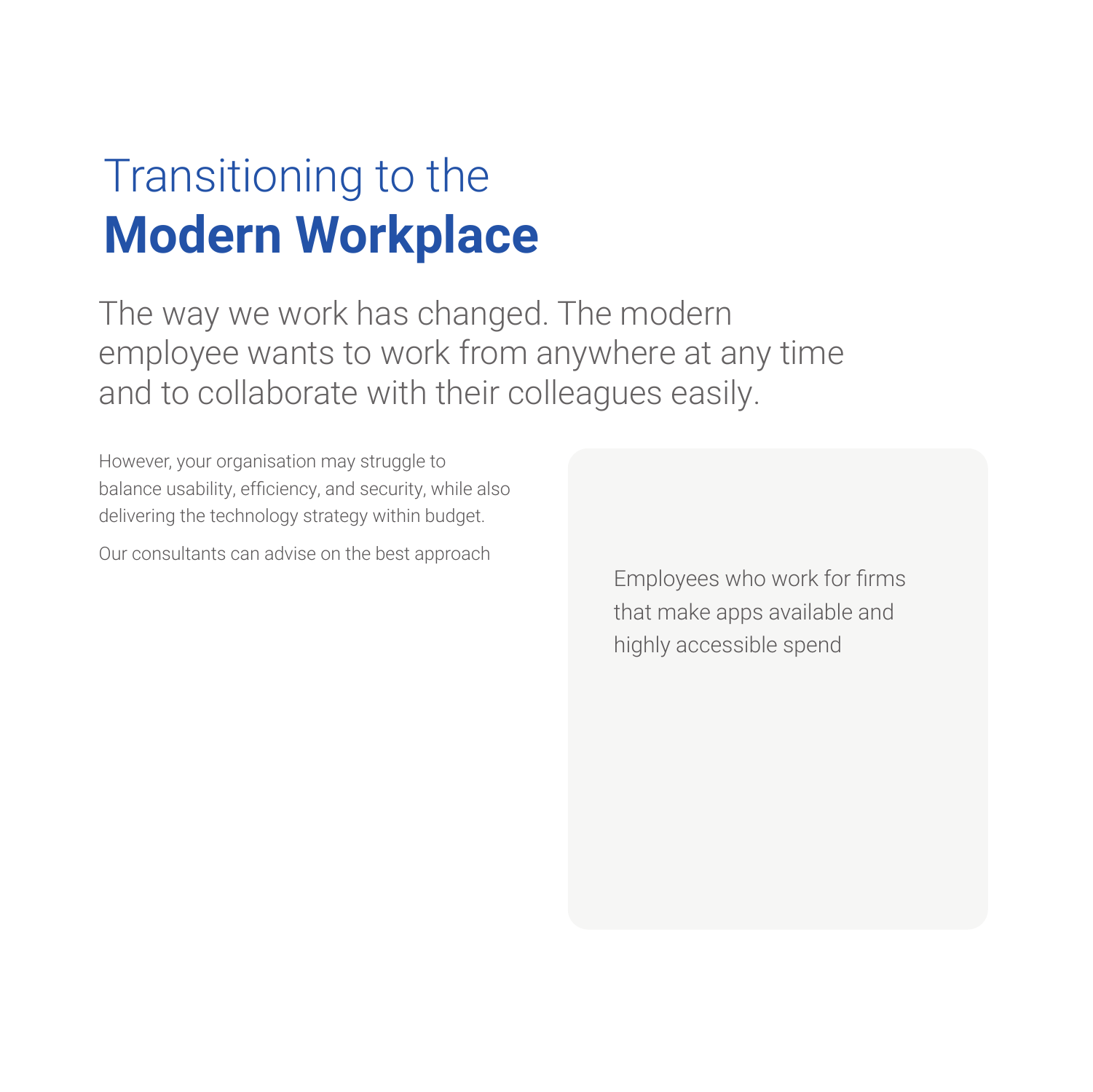### What is the difference between **Windows Virtual Desktop and Managed Desktop?**



### **Managed Desktop as a Service**

is a managed service to support a physical device

### **Windows Virtual Desktop (WVD)**

is a fully managed virtual desktop as a subscription service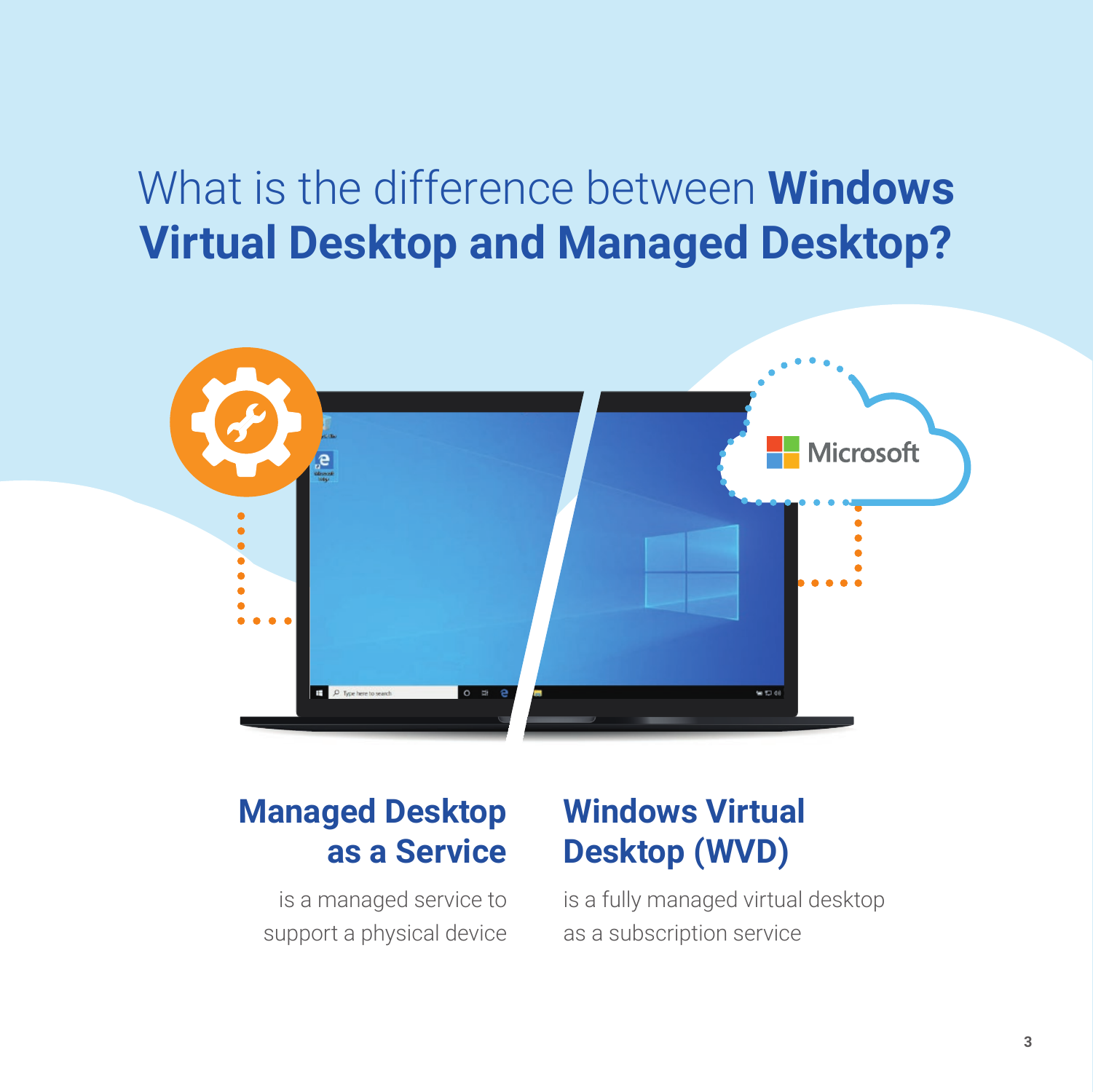## What are the benefits of **Windows Virtual Desktop?**



#### **Work on any device from anywhere**

WVD is fully optimised to combine the power of Windows 10 and Microsoft 365 on any device you may have, including employee's own devices (BYOD).



#### **Deploy in minutes**

At Chess, we can deploy WVD in minutes helping you to work better together from anywhere, at any time.



#### **Built-in intelligent security**

Protect your data and ensure compliance with the built-in security features of Microsoft 365, even if using personal devices.



#### **Reduce your costs**

WVD helps to reduce costs by utilising your existing licences and prolonging the life of your hardware as you can spin WVD on old, under-powered devices since it uses minimal computing power.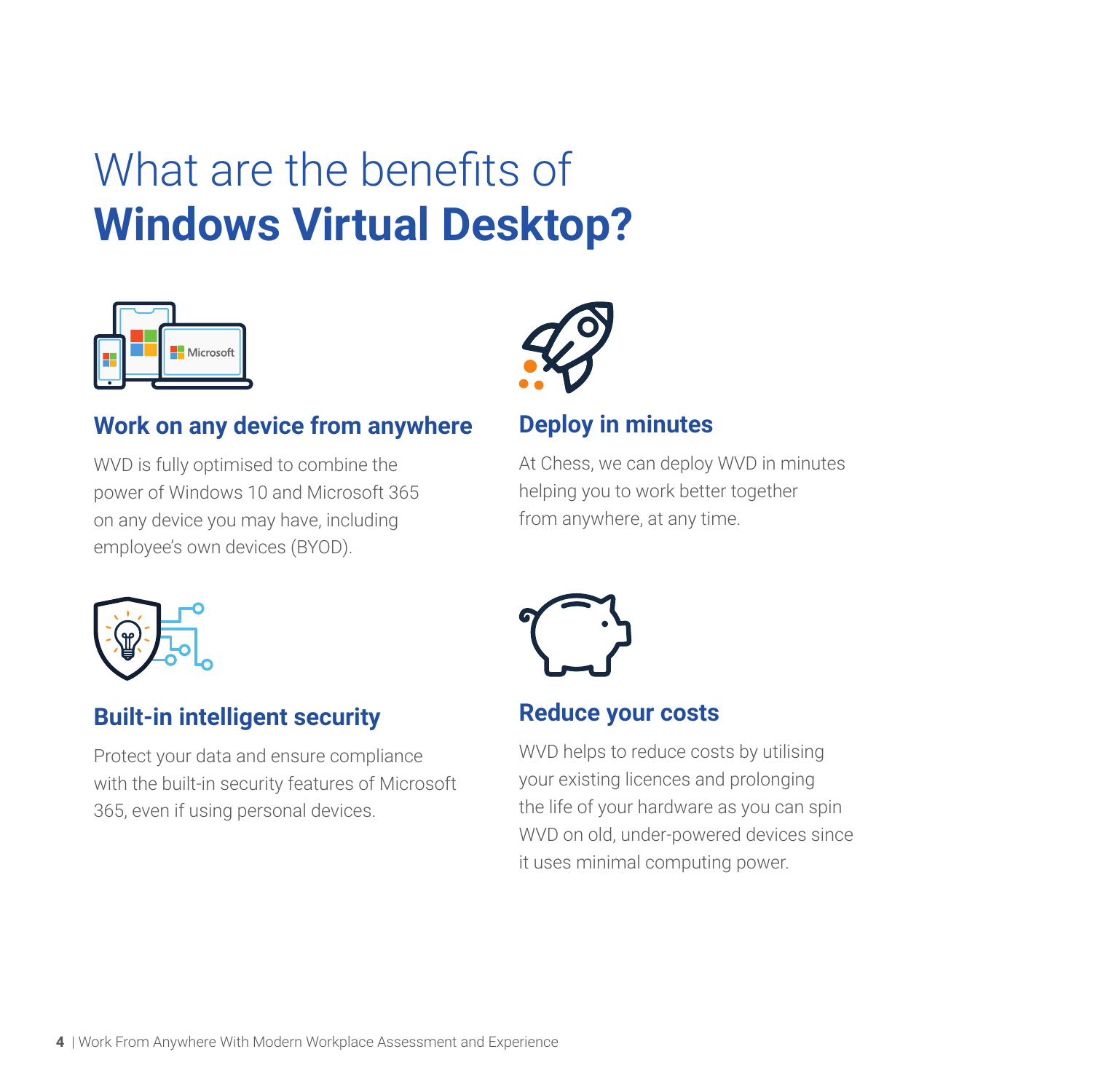# What are the benefits of **Managed Desktop?**



#### **Focus on your work**

Using a managed desktop service allows you to focus on the core function of your business rather than supporting end-user devices.



#### **Update your devices**

As part of the Managed Desktop route, also known as Desktop-as-a-Service, you can choose to update your hardware and lease your end-user devices.



#### **Reduce your costs**

Reduce costs by outsourcing user device deployment, IT service management and operations, security monitoring and response and user support.



#### **Built-in intelligent security**

Protect your data and ensure compliance with the built-in security features of Microsoft 365, even if using personal devices.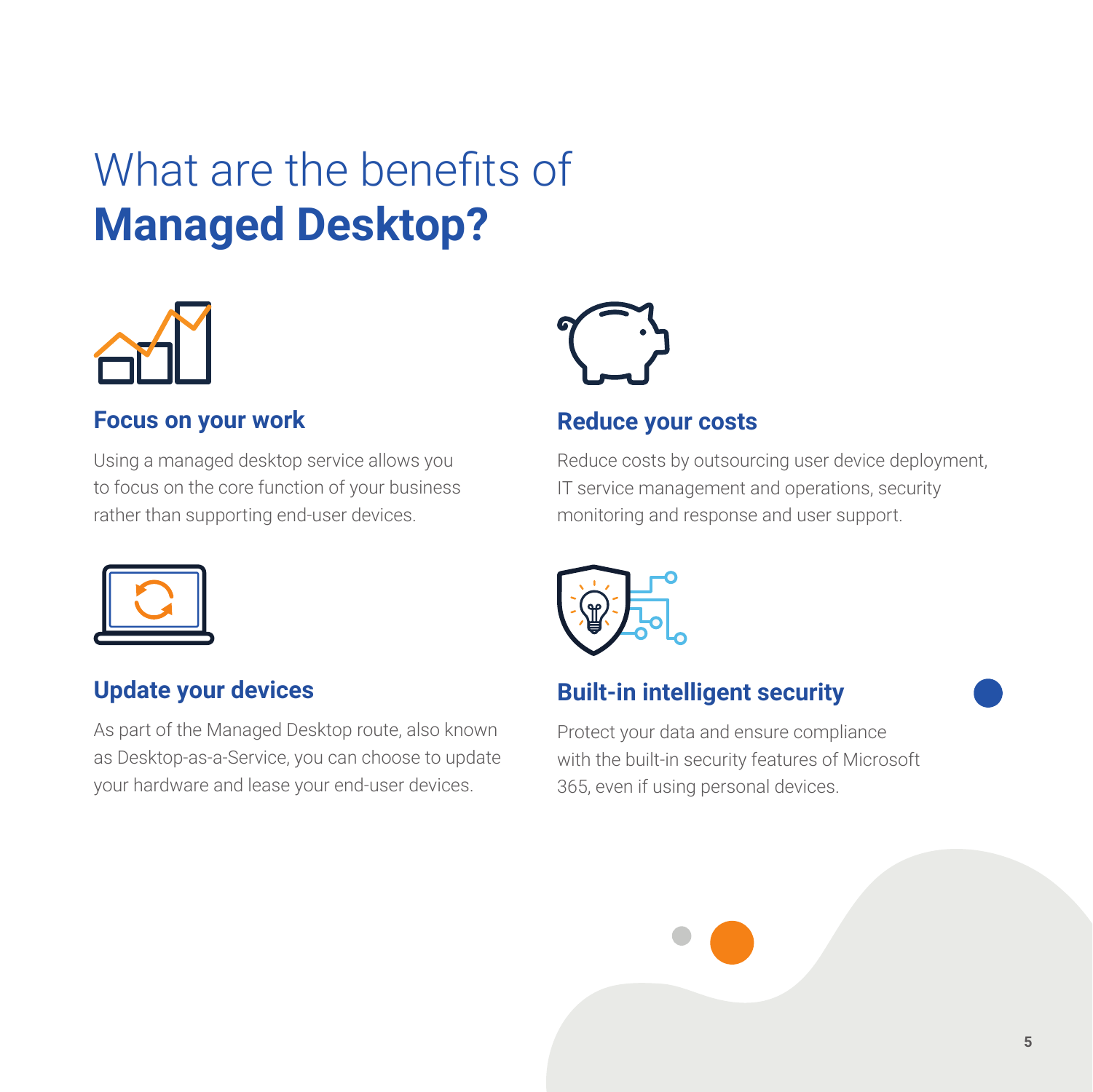### **Chess helps you** decide which service is best for you

#### **Modern Workplace Assessment**

The modern workplace assessment will help you decide on the best solution for your organisation. Over two days a technical architect will review and advise on the right approach for your business - Managed Desktop as a Service or Windows Virtual Desktop.

#### **Discovery**

- Deployment of discovery tools and capacity planning
- Review of tenant readiness for Modern Workplace (Microsoft 365 licences, Azure AD configuration and devices)
- Capture of user scenarios (power users, frontline users, field sales etc.)
- Existing infrastructure including devices, network links, platforms
- Application discovery (Legacy, native, EoL etc.)

**Price £1,750**excl. VAT

#### **Review**

- Create and share appraisal document
- Presentation walkthrough of discovery findings and tenant readiness
- Explaining the transformation steps and commercial implications
- A documented and defined desktop delivery strategy aligned to the business requirements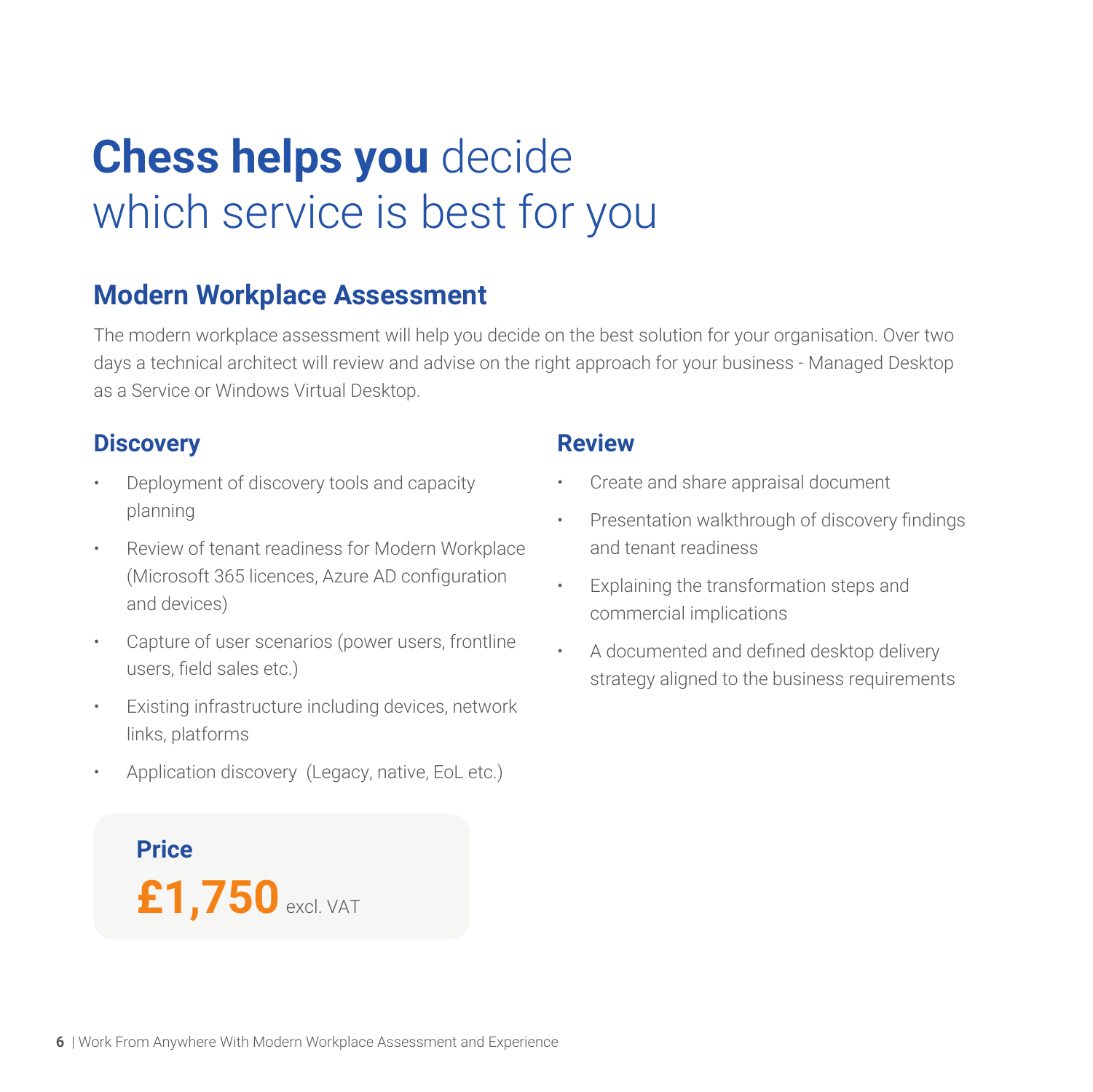

#### **Modern Workplace Experience**

Through the Modern Workplace Experience, a technical architect will deliver over two days proof of concept, a dedicated virtual desktop and/or managed desktop environment.

- Proof of concept
- Dedicated virtual desktop and/or managed desktop environment for 5 users over 30 days
- Package and deployment of 3 selected line of business applications
- 2-hour knowledge transfer session to internal teams

**Price £1,970**excl. VAT

#### **Chess is a Gold accredited Microsoft partner**

We are on the Microsoft Technology Adoption Program (TAP) which allows our technical architects and solution specialists to work together with Microsoft on new features, advise on new developments and be the first to test the new releases.



Gold Small and Midmarket Cloud Solutions **Gold Cloud Productivity Gold Datacenter** Gold Cloud Customer Relationship Management **Gold Cloud Platform** Silver Collaboration and Content

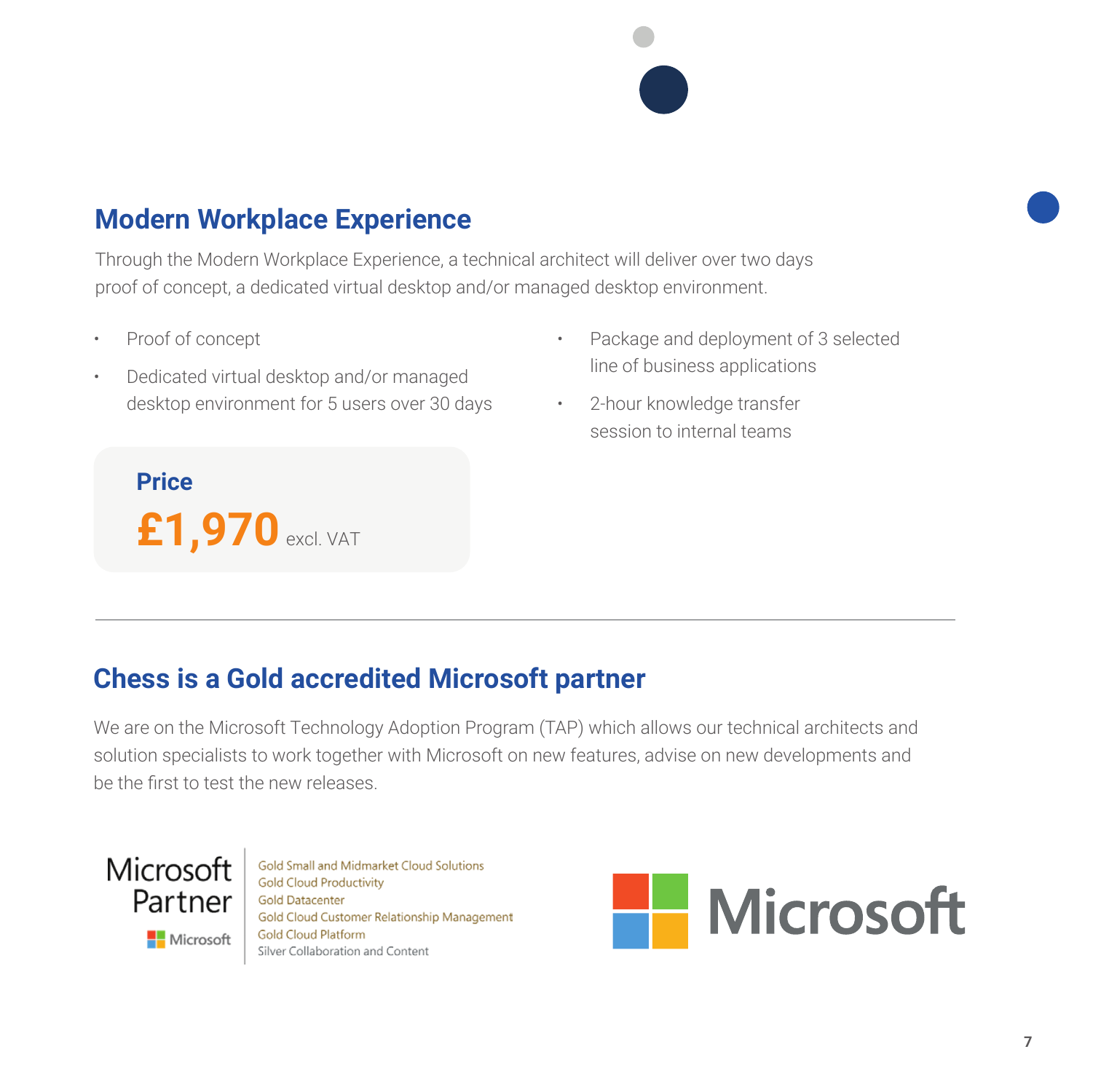# **About chess!**

Chess is one of the UK's leading independent and trusted technology service providers, employing 300 skilled people across the UK, supporting over 20,000 organisations.

By leveraging world-class technology, Chess helps you to connect your people, protect your data, grow your business, reduce your costs and work better together, which means your business, your people and your customers can thrive. At Chess, we're passionate about our unique culture and our continuous investment in our people to be industry experts.

We're extremely proud that our people voted us No.1 in 'The Sunday Times 100 Best Companies to Work for' list 2018, and we continue to celebrate more than ten years in the top 100.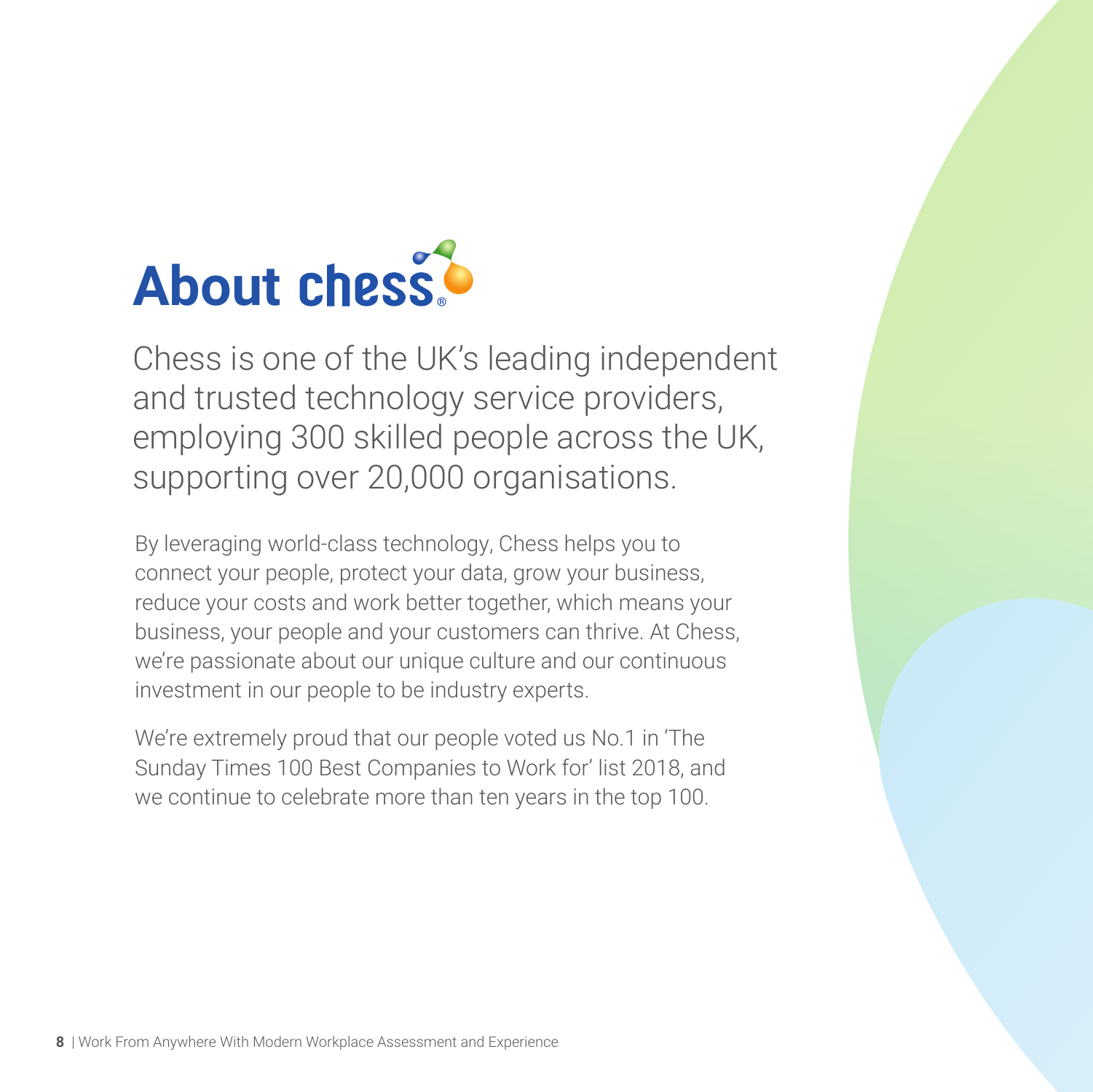